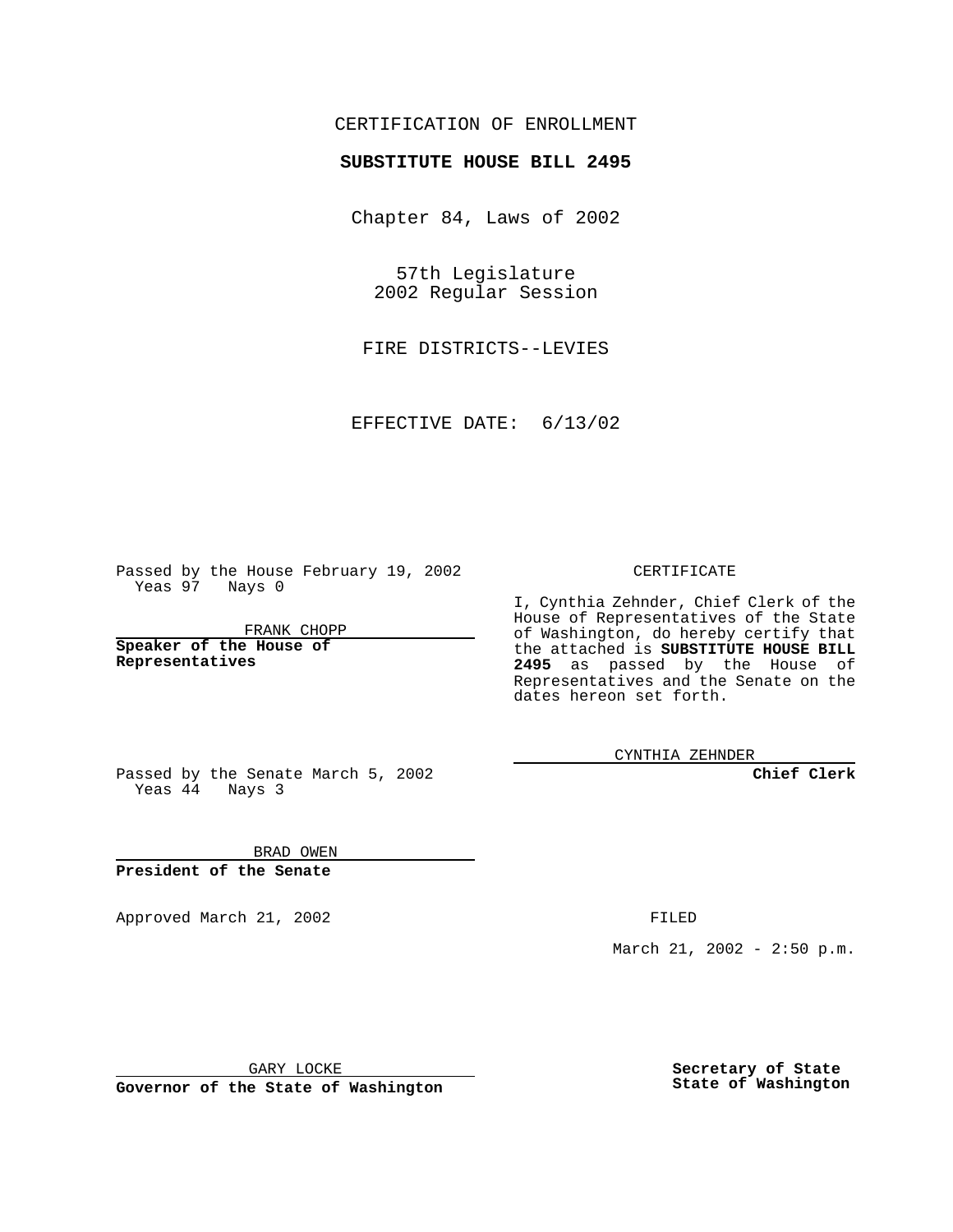## **SUBSTITUTE HOUSE BILL 2495** \_\_\_\_\_\_\_\_\_\_\_\_\_\_\_\_\_\_\_\_\_\_\_\_\_\_\_\_\_\_\_\_\_\_\_\_\_\_\_\_\_\_\_\_\_\_\_

\_\_\_\_\_\_\_\_\_\_\_\_\_\_\_\_\_\_\_\_\_\_\_\_\_\_\_\_\_\_\_\_\_\_\_\_\_\_\_\_\_\_\_\_\_\_\_

Passed Legislature - 2002 Regular Session

## **State of Washington 57th Legislature 2002 Regular Session**

**By** House Committee on Finance (originally sponsored by Representatives Mulliken, Dunshee, Edwards, Miloscia and Casada)

Read first time 02/11/2002. Referred to Committee on .

1 AN ACT Relating to updating outdated fire district statutes to 2 increase efficiency; and amending RCW 52.16.160.

3 BE IT ENACTED BY THE LEGISLATURE OF THE STATE OF WASHINGTON:

4 **Sec. 1.** RCW 52.16.160 and 1985 c 112 s 1 are each amended to read 5 as follows:

6 Notwithstanding the limitation of dollar rates contained in RCW 7 52.16.130, and in addition to any levy for the payment of the principal 8 and interest of any outstanding general obligation bonds and in 9 addition to any levy authorized by RCW 52.16.130, 52.16.140 or any 10 other statute, ((if in any county where a township has never been 11 formed or where there are one or more townships in existence making 12 annual tax levies and such township or townships are disorganized as a 13 result of a county-wide disorganization procedure prescribed by statute 14 and is no longer making any tax levy, or any township or townships for 15 any other reason no longer makes any tax levy,)) the board of fire 16 commissioners of any fire protection district within such county, which 17 fire protection district has at least one full-time, paid employee, or 18 contracts with another municipal corporation for the services of at 19 least one full-time, paid employee, is hereby authorized to levy each